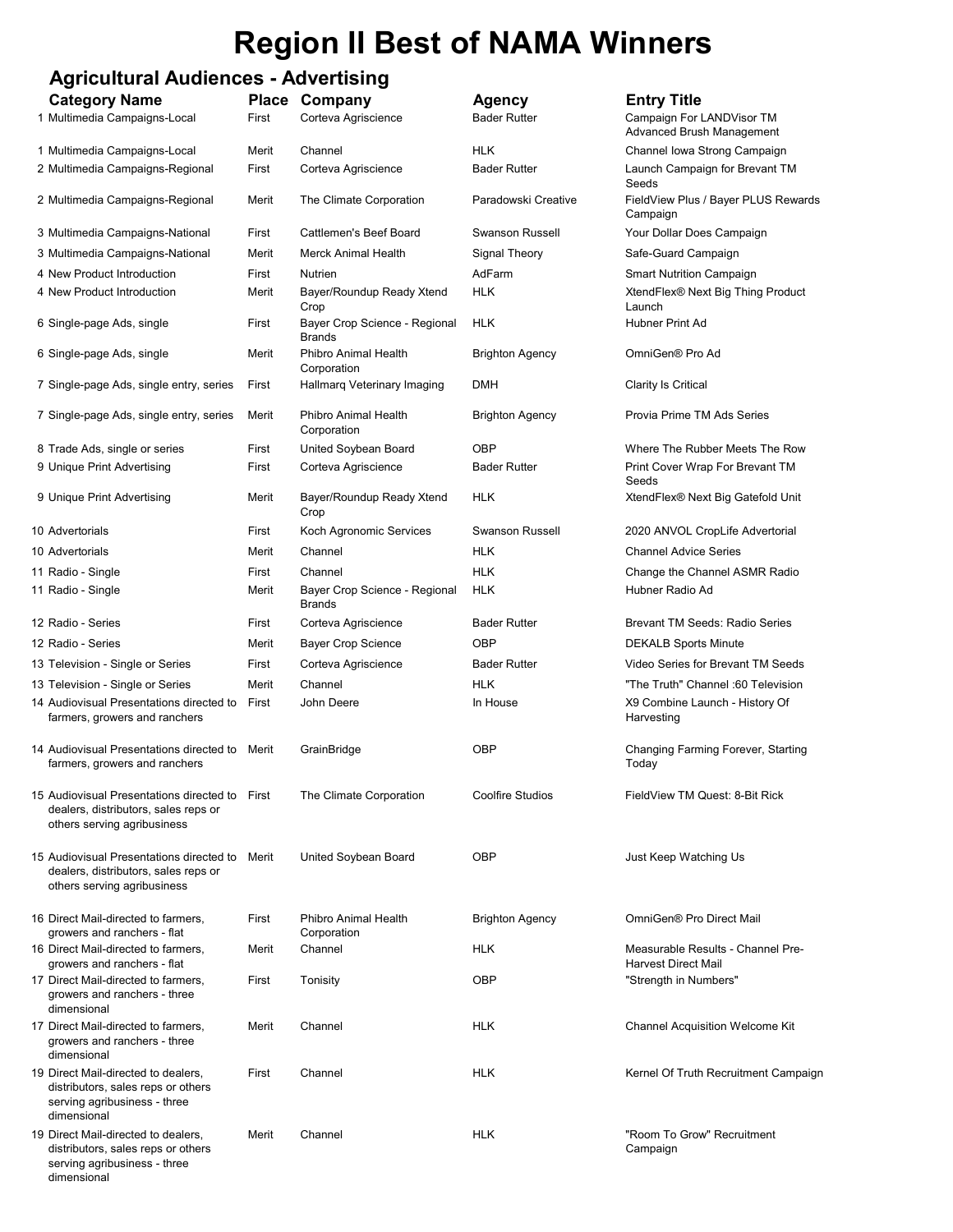| <b>Category Name</b><br>20 Billboards or other outdoor ads<br>20 Billboards or other outdoor ads<br>21 Customer Brochures, Catalogs-farmer First<br>directed-1 or more elements | <b>Place</b><br>First<br>Merit | Company<br><b>Bayer Crop Science</b><br><b>Bayer Crop Science</b><br>Elanco Animal Health | <b>Agency</b><br>OBP<br>OBP<br><b>FLM Harvest</b> | <b>Entry Title</b><br>DEKALB "Winning Has Roots"<br>260: Asgrow "One More"<br>Parasite Control From The Brand You<br>Trust |
|---------------------------------------------------------------------------------------------------------------------------------------------------------------------------------|--------------------------------|-------------------------------------------------------------------------------------------|---------------------------------------------------|----------------------------------------------------------------------------------------------------------------------------|
| 21 Customer Brochures, Catalogs-farmer Merit<br>directed-1 or more elements                                                                                                     |                                | Phibro Animal Health<br>Corporation                                                       | <b>Brighton Agency</b>                            | OmniGen® Brochure Series                                                                                                   |
| 22 Brochures, catalogs, etc., directed to<br>dealers, distributors, sales reps or<br>others serving agribusiness-1 or more<br>elements                                          | First                          | <b>Bayer Crop Science</b>                                                                 | <b>OBP</b>                                        | DEKALB DHM Silage Guide 2020                                                                                               |
| 22 Brochures, catalogs, etc., directed to<br>dealers, distributors, sales reps or<br>others serving agribusiness-1 or more<br>elements                                          | Merit                          | Bayer Crop Science - Regional<br><b>Brands</b>                                            | <b>HLK</b>                                        | Specialty 2021 Seed Guide                                                                                                  |
| 23 Point-of-purchase materials                                                                                                                                                  | First                          | United Soybean Board                                                                      | OBP                                               | South Dakota Trade Book                                                                                                    |
| 23 Point-of-purchase materials                                                                                                                                                  | Merit                          | ZuPreem                                                                                   | <b>DMH</b>                                        | ZuPreem Fiber Long Packaging                                                                                               |
| 24 Exhibits - Live                                                                                                                                                              | First                          | Channel                                                                                   | <b>HLK</b>                                        | <b>Channel Challenge (Commodity</b><br>Classic)                                                                            |
| 24 Exhibits - Live                                                                                                                                                              | Merit                          | American Soybean Association                                                              | David & Associates                                | ASA Commodity Classic Booth 2020                                                                                           |
| 25 Exhibits - Virtual                                                                                                                                                           | First                          | <b>Bayer Crop Science</b>                                                                 | OBP and HLK                                       | Bayer Farm Progress Show 2020                                                                                              |
| 25 Exhibits - Virtual                                                                                                                                                           | Merit                          | <b>Bayer Crop Science</b>                                                                 | Paradowski Creative                               | Digital Farming Augmented Reality                                                                                          |
| 26 Premiums/Specialties directed to<br>farmers, growers, ranchers or others<br>serving agribusiness                                                                             | First                          | <b>Bayer Crop Science</b>                                                                 | OBP                                               | DEKALB At-Home Race Kit (KS)                                                                                               |
| 26 Premiums/Specialties directed to<br>farmers, growers, ranchers or others<br>serving agribusiness                                                                             | Merit                          | Channel                                                                                   | <b>HLK</b>                                        | Room To Grow Recruitment Campaign -<br>Beverage Cooler                                                                     |
| 27 Corporate Identity                                                                                                                                                           | First                          | <b>AMVAC Chemical</b>                                                                     | <b>Swanson Russell</b>                            | AMVAC Product Logo System                                                                                                  |
| 27 Corporate Identity                                                                                                                                                           | Merit                          | GrainBridge                                                                               | OBP                                               | "Changing Farming Forever, Starting<br>Today"                                                                              |
| 28 Advertising to agribusiness                                                                                                                                                  | First                          | AdFarm                                                                                    | In House                                          | Rub Club                                                                                                                   |
| 28 Advertising to agribusiness                                                                                                                                                  | Merit                          | Signal Theory                                                                             | In House                                          | Holiday Coaster Collection Mailer with<br>AR.                                                                              |

#### Agricultural Audiences - Public Relations

| 29 Overall PR Program - directed to<br>farmers, growers, ranchers or others<br>serving agribusiness | First        | American Soybean Association | David & Associates       | <b>ASA First Soy Century Celebration</b>                              |
|-----------------------------------------------------------------------------------------------------|--------------|------------------------------|--------------------------|-----------------------------------------------------------------------|
| 29 Overall PR Program - directed to<br>farmers, growers, ranchers or others<br>serving agribusiness | Merit        | Channel                      | <b>HLK</b>               | Channel Iowa Strong Derecho<br>Response                               |
| 30 Media Relations                                                                                  | First        | <b>Bayer Crop Science</b>    | OBP                      | DEKALB At-Home Race Kit (MI)                                          |
| 30 Media Relations                                                                                  | Merit        | Kinze Manufacturing          | <b>OBP</b>               | Kinze High-Speed Planter Introduction                                 |
| 31 Public Affairs/Issues Management<br>program                                                      | First        | Farm Journal Foundation      | The Carol Anderson Group | Farm Journal Foundation "Farmers<br>Feed The World Campaign"          |
| 31 Public Affairs/Issues Management<br>program                                                      | Merit        | <b>Cactus Cares</b>          | <b>Cultivate Agency</b>  | Cactus Cares Employee Rollout Kit And<br>Program Launch               |
| 32 Brand Citizenship                                                                                | First        | <b>Bayer Crop Science</b>    | OBP                      | <b>DEKALB Winning Has Roots</b><br>Scholarship                        |
| 33 News, Feature Article or persuasive<br>writing - Trade Media                                     | First        | Corteva Agriscience          | <b>Bader Rutter</b>      | Disrupting Pasture Management: The<br>Profit-per-Acre Approach        |
| 33 News, Feature Article or persuasive<br>writing - Trade Media                                     | Merit        | Channel                      | <b>HLK</b>               | Channel Agronomy Column Series                                        |
| <b>Category Name</b>                                                                                | <b>Place</b> | Company                      | <b>Agency</b>            | <b>Entry Title</b>                                                    |
| 35 Events - Customer                                                                                | First        | Rabo AgriFinance             | In House                 | 2019 Peru Trip: Connecting Global Ag<br>Knowledge                     |
| 35 Events - Customer                                                                                | Merit        | <b>Bayer Crop Science</b>    | <b>OBP</b>               | DEKALB Asgrow Ride 'N' Rock Country<br>Night                          |
| 36 Events - Media                                                                                   | First        | <b>CLAAS</b>                 | Woodruff                 | <b>CLAAS Online Special Media Preview</b>                             |
| 36 Events - Media                                                                                   | Merit        | Alta Seeds                   | Woodruff                 | igrowth Virtual Media Event                                           |
| 37 Events - Internal                                                                                | First        | American Soybean Association | In House                 | ASA 2020 Annual Banquet                                               |
| 37 Events - Internal                                                                                | Merit        | American Soybean Association | In House                 | ASA Fouts Soyland Farm Celebration                                    |
| 38 Events - Virtual                                                                                 | First        | Channel                      | <b>HLK</b>               | Channel Seedsman Ignite                                               |
| 38 Events - Virtual                                                                                 | Merit        | <b>AMVAC Chemical</b>        | <b>Swanson Russell</b>   | 2021 Innovations For U.S. Corn And<br>Soybean Growers - AMVAC Virtual |

Media Event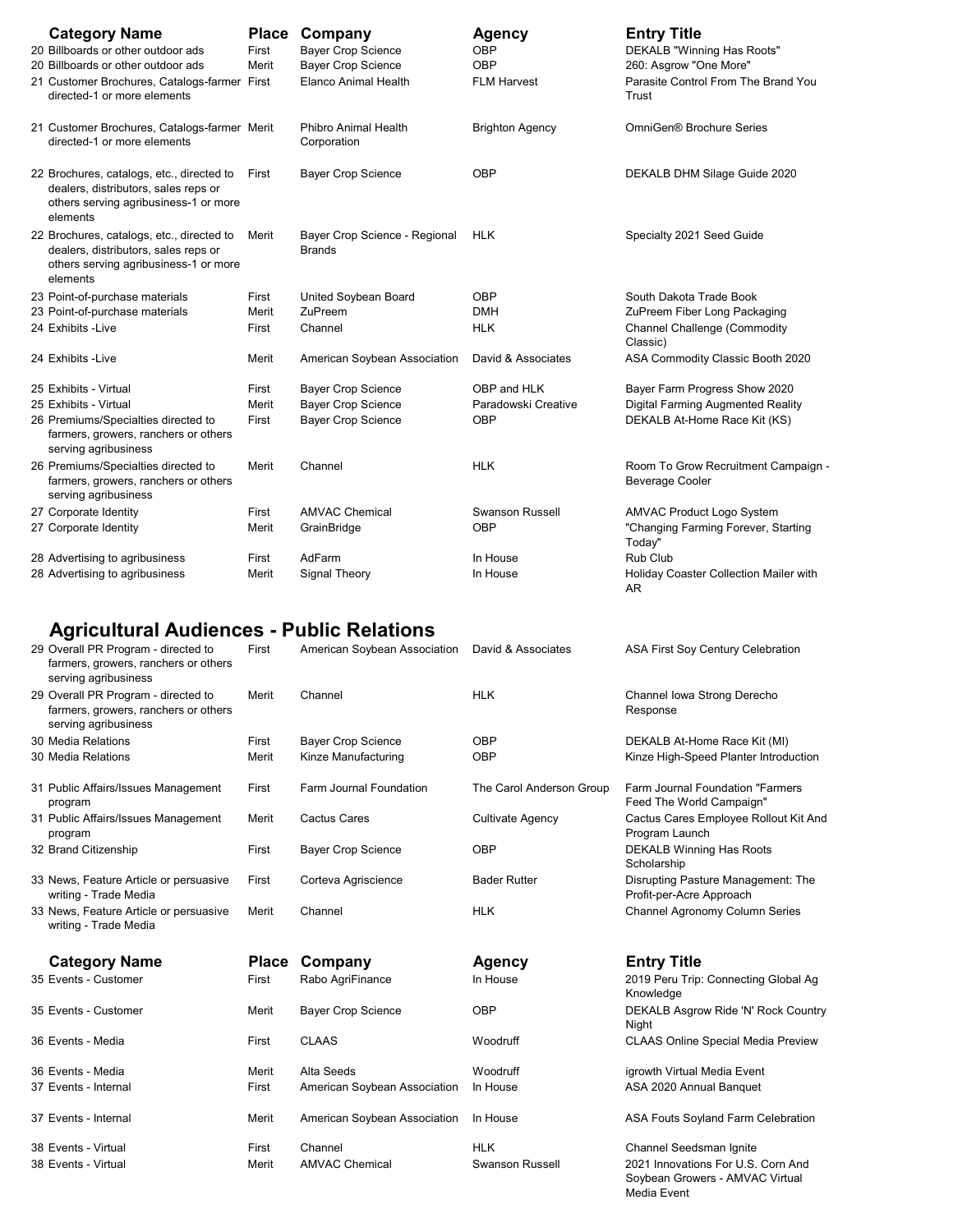| 39 Company and Association newsletters First<br>- External - farmers, ranchers, or<br>dealer and distributors                         |                | Corteva Agriscience                                | <b>Bader Rutter</b>                         | Range & Pasture Steward                                            |
|---------------------------------------------------------------------------------------------------------------------------------------|----------------|----------------------------------------------------|---------------------------------------------|--------------------------------------------------------------------|
| 39 Company and Association newsletters Merit<br>- External - farmers, ranchers, or<br>dealer and distributors                         |                | Channel                                            | <b>HLK</b>                                  | <b>Channel OnPoint Newsletter</b>                                  |
| 40 Company and Association magazines - First<br>External - directed to farm customers,<br>prospects or others serving<br>agribusiness |                | American Soybean Association                       | David & Associates                          | American Soybean Magazine                                          |
| 40 Company and Association magazines - Merit<br>External - directed to farm customers,<br>prospects or others serving<br>agribusiness |                | United Soybean Board                               | <b>OBP</b>                                  | Beyond The Bean                                                    |
| 42 Company Publications - Annual<br>Reports                                                                                           | First          | American Soybean Association                       | In House                                    | ASA 100th Anniversary<br>Commemorative Book                        |
| 42 Company Publications - Annual<br>Reports                                                                                           | Merit          | Micro Technologies And Elanco Cultivate Agency     |                                             | Cattle Tales 2020 Calendar                                         |
| 43 Audio/Video Broadcast News                                                                                                         | First          | Bayer Crop Science                                 | <b>OBP</b>                                  | DEKALB Asgrow College Roadshow<br>2019                             |
| 43 Audio/Video Broadcast News                                                                                                         | Merit          | National Cattlemen's Beef<br>Association           | NCBA's Cattlemen to<br>Cattlemen - In House | NCBA's Cattlemen To Cattlemen - Beef<br>And Corn Sustainability    |
| 44 Audio/Video Feature or Testimonial                                                                                                 | First          | American Soybean Association                       | David & Associates                          | ASA: The First Soy Century                                         |
| 44 Audio/Video Feature or Testimonial                                                                                                 | Merit          | Bayer - Global Vegetable Seeds HLK                 |                                             | Tomorrow's Seeds Today Video Series                                |
| <b>Agricultural Audiences - Digital</b>                                                                                               |                |                                                    |                                             |                                                                    |
| 45 Advertising on the Web - directed to<br>farmers, ranchers or growers, and all<br>others serving agriculture                        | First          | <b>Bayer Crop Science</b>                          | <b>OBP</b>                                  | DEKALB "Winning Has Roots"                                         |
| 45 Advertising on the Web - directed to<br>farmers, ranchers or growers, and all<br>others serving agriculture                        | Merit          | Channel                                            | <b>HLK</b>                                  | Change The Channel Digital Marketing<br>Campaign                   |
| 46 Internet Website - directed to farmers, First<br>ranchers or growers, and all others<br>serving agribusiness                       |                | <b>JBS USA</b>                                     | <b>FLM Harvest</b>                          | 2019 Sustainability Websites                                       |
| 46 Internet Website - directed to farmers. Merit<br>ranchers or growers, and all others<br>serving agribusiness                       |                | <b>Bayer Crop Science</b>                          | <b>OBP</b>                                  | Bayer "From Here We Grow" Platfor<br>(FPS 2020)                    |
| 47 Blogs                                                                                                                              | First          | The Climate Corporation                            | Paradowski Creative                         | Climate.com Fieldview Blogs                                        |
| 47 Blogs<br>48 Social Community Building and                                                                                          | Merit<br>First | Bayer/WestBred Wheat<br><b>Lindsay Corporation</b> | <b>HLK</b><br><b>Bader Rutter</b>           | WestBred® Wheat - The Tiller<br>Art of Water Social Media Campaign |
| Engagement - Social Campaign<br>48 Social Community Building and                                                                      | Merit          | Bayer - Global Vegetable Seeds HLK                 |                                             | Tomorrow's Seeds Today Video Series                                |
| Engagement - Social Campaign                                                                                                          |                |                                                    |                                             |                                                                    |
| 49 Social tactic - a specific activity<br>49 Social tactic - a specific activity                                                      | First<br>Merit | Purina Animal Nutrition<br>United Soybean Board    | Filament<br>OBP                             | <b>Snapchat Filters</b><br><b>Take Action Pest Week</b>            |
| 52 Digital Marketing Tools                                                                                                            | First          | The Climate Corporation                            | <b>Coolfire Studios</b>                     | FieldView TM "Around The Farm"<br>Podcast                          |
| 52 Digital Marketing Tools                                                                                                            | Merit          | Sage VC                                            | Scenic Road                                 | Helm 360 Plot Tour                                                 |
| <b>Consumer Audiences</b>                                                                                                             |                |                                                    |                                             |                                                                    |
| <b>Category Name</b>                                                                                                                  | <b>Place</b>   | Company                                            | <b>Agency</b>                               | <b>Entry Title</b>                                                 |
| 53 Company or Producer-Funded<br>Advertising campaign directed to<br>consumers                                                        | First          | United Soybean Board                               | <b>OBP</b>                                  | Use Soy For That: An Integrated<br>Marketing Campaign              |
| 53 Company or Producer-Funded<br>Advertising campaign directed to<br>consumers                                                        | Merit          | United Soybean Board                               | OBP                                         | "Make Whatever You Make More<br>Sustainable"                       |
| 54 Company or Producer-Funded<br>Advertising campaign element<br>directed to consumers                                                | First          | <b>Nutrien Ag Solutions</b>                        | OBP                                         | Nutrien Ag Solution "Two-Track Mind"<br>Series                     |
| 54 Company or Producer-Funded<br>Advertising campaign element<br>directed to consumers                                                | Merit          | Shatto Milk                                        | Signal Theory                               | Shatto Milk Kansas City Chiefs Milk<br><b>Bottles</b>              |
| 55 Company or Producer-Funded PR<br>campaign directed to consumers                                                                    | First          | Kansas Wheat Commission                            | 502 Media Group                             | Wheat State Crate Campaign                                         |
| 55 Company or Producer-Funded PR<br>campaign directed to consumers                                                                    | Merit          | Nebraska Corn Board                                | <b>Bcom Solutions</b>                       | Sustainability CornsTalk                                           |